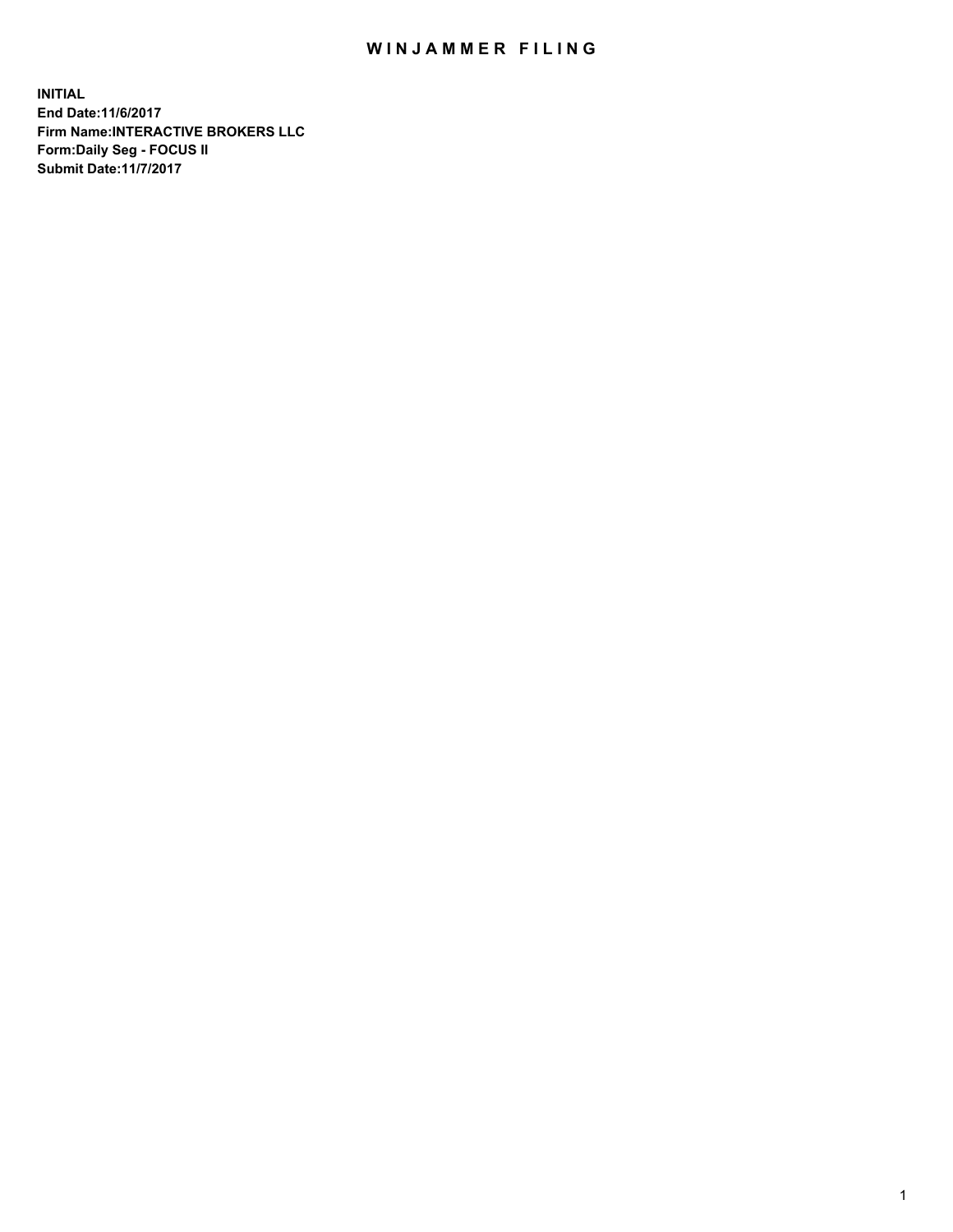## **INITIAL End Date:11/6/2017 Firm Name:INTERACTIVE BROKERS LLC Form:Daily Seg - FOCUS II Submit Date:11/7/2017 Daily Segregation - Cover Page**

| Name of Company<br><b>Contact Name</b><br><b>Contact Phone Number</b><br><b>Contact Email Address</b>                                                                                                                                                                                                                          | <b>INTERACTIVE BROKERS LLC</b><br><b>James Menicucci</b><br>203-618-8085<br>jmenicucci@interactivebrokers.c<br>om |
|--------------------------------------------------------------------------------------------------------------------------------------------------------------------------------------------------------------------------------------------------------------------------------------------------------------------------------|-------------------------------------------------------------------------------------------------------------------|
| FCM's Customer Segregated Funds Residual Interest Target (choose one):<br>a. Minimum dollar amount: ; or<br>b. Minimum percentage of customer segregated funds required:%; or<br>c. Dollar amount range between: and; or<br>d. Percentage range of customer segregated funds required between:% and%.                          | $\overline{\mathbf{0}}$<br>0<br>155,000,000 245,000,000<br>0 <sub>0</sub>                                         |
| FCM's Customer Secured Amount Funds Residual Interest Target (choose one):<br>a. Minimum dollar amount: ; or<br>b. Minimum percentage of customer secured funds required:%; or<br>c. Dollar amount range between: and; or<br>d. Percentage range of customer secured funds required between: % and %.                          | $\overline{\mathbf{0}}$<br>0<br>80,000,000 120,000,000<br>0 <sub>0</sub>                                          |
| FCM's Cleared Swaps Customer Collateral Residual Interest Target (choose one):<br>a. Minimum dollar amount: ; or<br>b. Minimum percentage of cleared swaps customer collateral required:% ; or<br>c. Dollar amount range between: and; or<br>d. Percentage range of cleared swaps customer collateral required between:% and%. | $\overline{\mathbf{0}}$<br>$\overline{\mathbf{0}}$<br>0 <sub>0</sub><br><u>00</u>                                 |

Attach supporting documents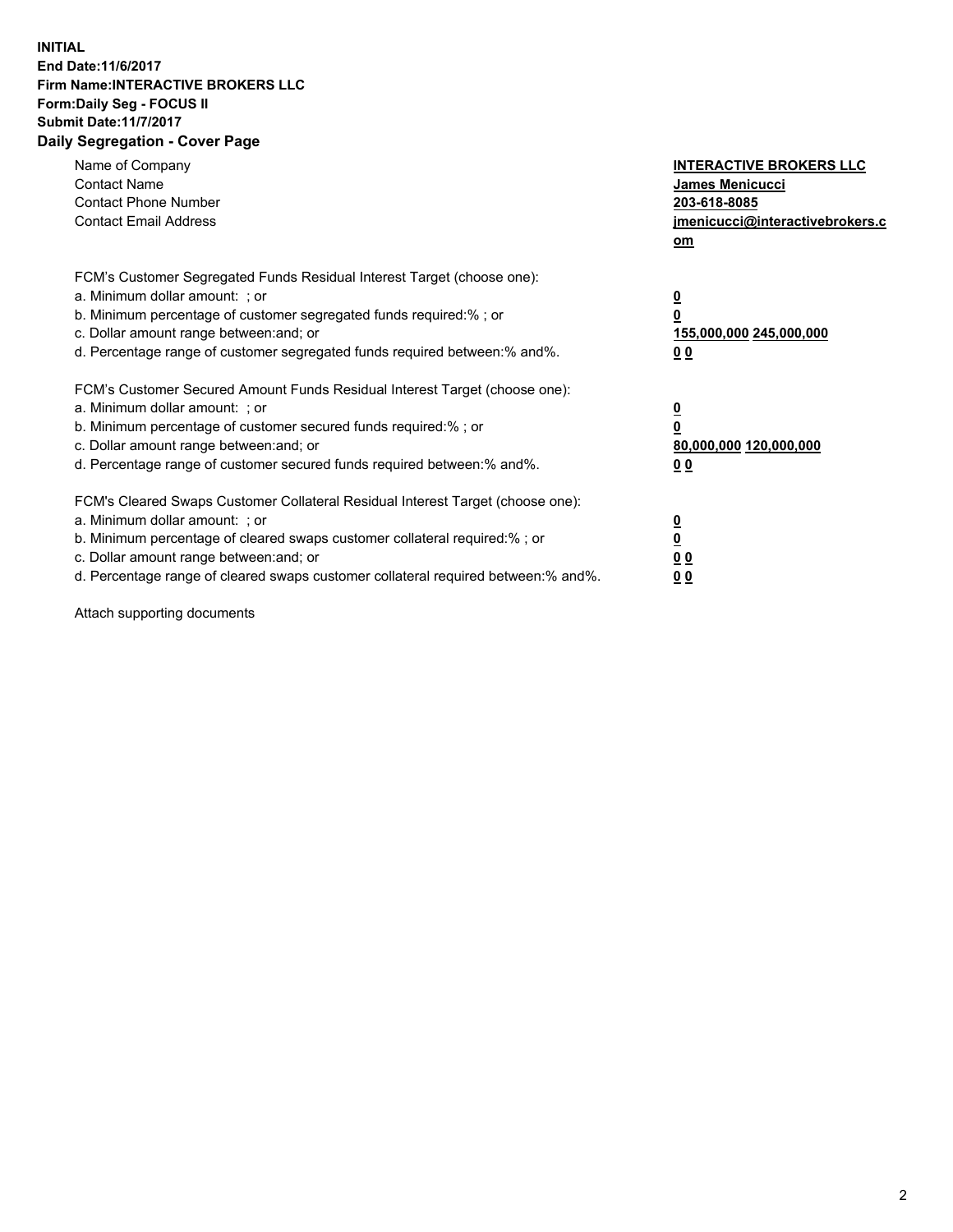## **INITIAL End Date:11/6/2017 Firm Name:INTERACTIVE BROKERS LLC Form:Daily Seg - FOCUS II Submit Date:11/7/2017 Daily Segregation - Secured Amounts**

|     | Dany Segregation - Secured Amounts                                                          |                                  |
|-----|---------------------------------------------------------------------------------------------|----------------------------------|
|     | Foreign Futures and Foreign Options Secured Amounts                                         |                                  |
|     | Amount required to be set aside pursuant to law, rule or regulation of a foreign            | $0$ [7305]                       |
|     | government or a rule of a self-regulatory organization authorized thereunder                |                                  |
| 1.  | Net ledger balance - Foreign Futures and Foreign Option Trading - All Customers             |                                  |
|     | A. Cash                                                                                     | 422,852,254 [7315]               |
|     | B. Securities (at market)                                                                   | $0$ [7317]                       |
| 2.  | Net unrealized profit (loss) in open futures contracts traded on a foreign board of trade   | 9,664,369 [7325]                 |
| 3.  | Exchange traded options                                                                     |                                  |
|     |                                                                                             |                                  |
|     | a. Market value of open option contracts purchased on a foreign board of trade              | 27,329 [7335]                    |
|     | b. Market value of open contracts granted (sold) on a foreign board of trade                | $-93,764$ [7337]                 |
| 4.  | Net equity (deficit) (add lines 1.2. and 3.)                                                | 432,450,188 [7345]               |
| 5.  | Account liquidating to a deficit and account with a debit balances - gross amount           | 3,104 [7351]                     |
|     | Less: amount offset by customer owned securities                                            | 0 [7352] 3,104 [7354]            |
| 6.  | Amount required to be set aside as the secured amount - Net Liquidating Equity              | 432,453,292 [7355]               |
|     | Method (add lines 4 and 5)                                                                  |                                  |
| 7.  | Greater of amount required to be set aside pursuant to foreign jurisdiction (above) or line | 432,453,292 [7360]               |
|     | 6.                                                                                          |                                  |
|     | FUNDS DEPOSITED IN SEPARATE REGULATION 30.7 ACCOUNTS                                        |                                  |
| 1.  | Cash in banks                                                                               |                                  |
|     | A. Banks located in the United States                                                       | 128,016,830 [7500]               |
|     | B. Other banks qualified under Regulation 30.7                                              | 0 [7520] 128,016,830 [7530]      |
| 2.  | Securities                                                                                  |                                  |
|     | A. In safekeeping with banks located in the United States                                   | 340,562,355 [7540]               |
|     | B. In safekeeping with other banks qualified under Regulation 30.7                          | 0 [7560] 340,562,355 [7570]      |
| 3.  | Equities with registered futures commission merchants                                       |                                  |
|     | A. Cash                                                                                     | $0$ [7580]                       |
|     | <b>B.</b> Securities                                                                        | $0$ [7590]                       |
|     | C. Unrealized gain (loss) on open futures contracts                                         | $0$ [7600]                       |
|     | D. Value of long option contracts                                                           | $0$ [7610]                       |
|     | E. Value of short option contracts                                                          | 0 [7615] 0 [7620]                |
| 4.  | Amounts held by clearing organizations of foreign boards of trade                           |                                  |
|     | A. Cash                                                                                     |                                  |
|     |                                                                                             | $0$ [7640]                       |
|     | <b>B.</b> Securities                                                                        | $0$ [7650]                       |
|     | C. Amount due to (from) clearing organization - daily variation                             | $0$ [7660]                       |
|     | D. Value of long option contracts                                                           | $0$ [7670]                       |
|     | E. Value of short option contracts                                                          | 0 [7675] 0 [7680]                |
| 5.  | Amounts held by members of foreign boards of trade                                          |                                  |
|     | A. Cash                                                                                     | 89,132,859 [7700]                |
|     | <b>B.</b> Securities                                                                        | $0$ [7710]                       |
|     | C. Unrealized gain (loss) on open futures contracts                                         | -1,677,733 [7720]                |
|     | D. Value of long option contracts                                                           | 27,329 [7730]                    |
|     | E. Value of short option contracts                                                          | -93,764 [7735] 87,388,691 [7740] |
| 6.  | Amounts with other depositories designated by a foreign board of trade                      | 0 [7760]                         |
| 7.  | Segregated funds on hand                                                                    | $0$ [7765]                       |
| 8.  | Total funds in separate section 30.7 accounts                                               | 555,967,876 [7770]               |
| 9.  | Excess (deficiency) Set Aside for Secured Amount (subtract line 7 Secured Statement         | 123,514,584 [7380]               |
|     | Page 1 from Line 8)                                                                         |                                  |
| 10. | Management Target Amount for Excess funds in separate section 30.7 accounts                 | 80,000,000 [7780]                |
| 11. | Excess (deficiency) funds in separate 30.7 accounts over (under) Management Target          | 43,514,584 [7785]                |
|     |                                                                                             |                                  |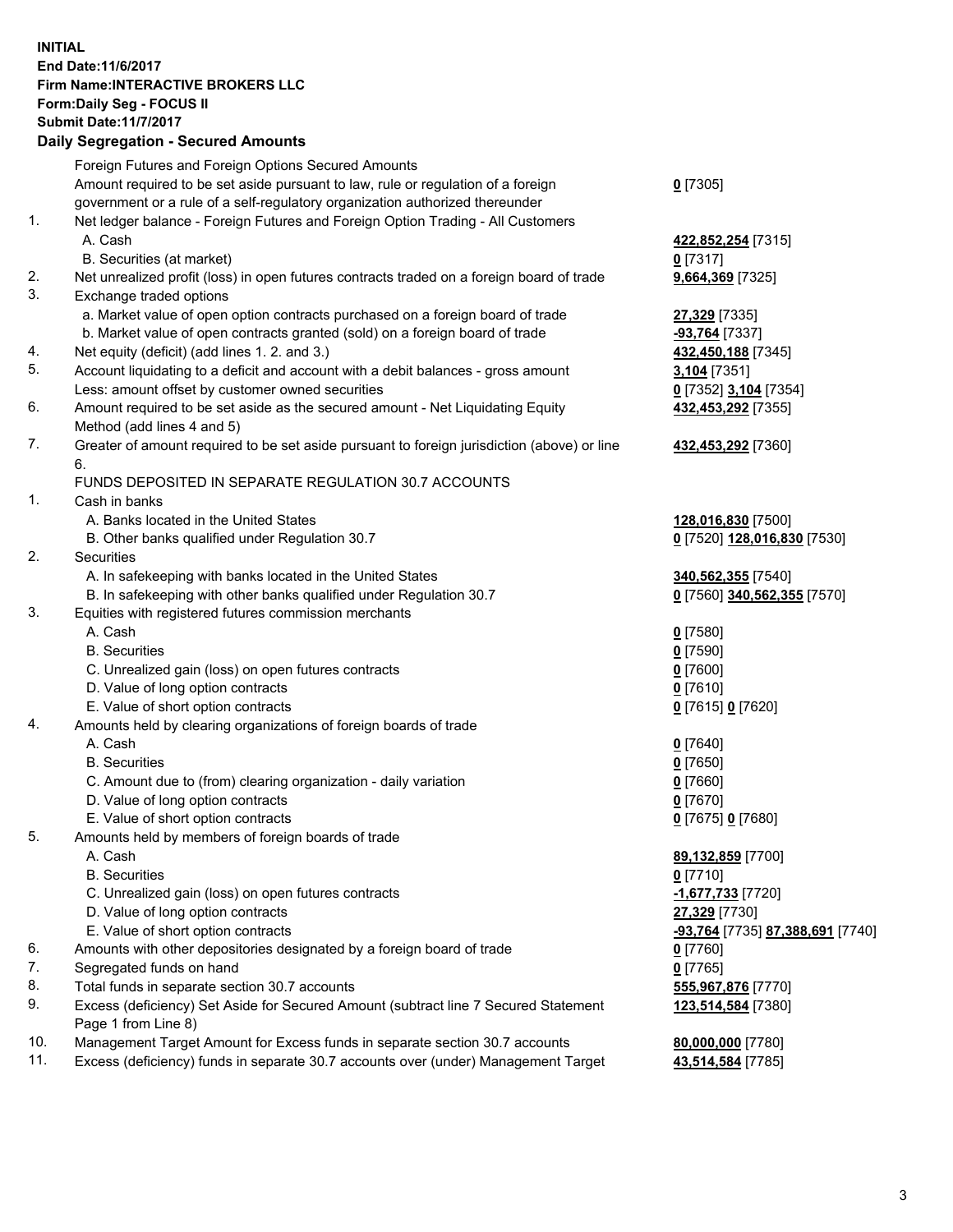**INITIAL End Date:11/6/2017 Firm Name:INTERACTIVE BROKERS LLC Form:Daily Seg - FOCUS II Submit Date:11/7/2017 Daily Segregation - Segregation Statement** SEGREGATION REQUIREMENTS(Section 4d(2) of the CEAct) 1. Net ledger balance A. Cash **4,683,447,164** [7010] B. Securities (at market) **0** [7020] 2. Net unrealized profit (loss) in open futures contracts traded on a contract market **-67,398,198** [7030] 3. Exchange traded options A. Add market value of open option contracts purchased on a contract market **132,946,494** [7032] B. Deduct market value of open option contracts granted (sold) on a contract market **-261,814,796** [7033] 4. Net equity (deficit) (add lines 1, 2 and 3) **4,487,180,664** [7040] 5. Accounts liquidating to a deficit and accounts with debit balances - gross amount **209,148** [7045] Less: amount offset by customer securities **0** [7047] **209,148** [7050] 6. Amount required to be segregated (add lines 4 and 5) **4,487,389,812** [7060] FUNDS IN SEGREGATED ACCOUNTS 7. Deposited in segregated funds bank accounts A. Cash **614,635,592** [7070] B. Securities representing investments of customers' funds (at market) **2,815,135,235** [7080] C. Securities held for particular customers or option customers in lieu of cash (at market) **0** [7090] 8. Margins on deposit with derivatives clearing organizations of contract markets A. Cash **21,086,341** [7100] B. Securities representing investments of customers' funds (at market) **1,368,472,463** [7110] C. Securities held for particular customers or option customers in lieu of cash (at market) **0** [7120] 9. Net settlement from (to) derivatives clearing organizations of contract markets **999,431** [7130] 10. Exchange traded options A. Value of open long option contracts **132,921,999** [7132] B. Value of open short option contracts **-261,796,656** [7133] 11. Net equities with other FCMs A. Net liquidating equity **0** [7140] B. Securities representing investments of customers' funds (at market) **0** [7160] C. Securities held for particular customers or option customers in lieu of cash (at market) **0** [7170] 12. Segregated funds on hand **0** [7150] 13. Total amount in segregation (add lines 7 through 12) **4,691,454,405** [7180] 14. Excess (deficiency) funds in segregation (subtract line 6 from line 13) **204,064,593** [7190] 15. Management Target Amount for Excess funds in segregation **155,000,000** [7194]

16. Excess (deficiency) funds in segregation over (under) Management Target Amount Excess

**49,064,593** [7198]